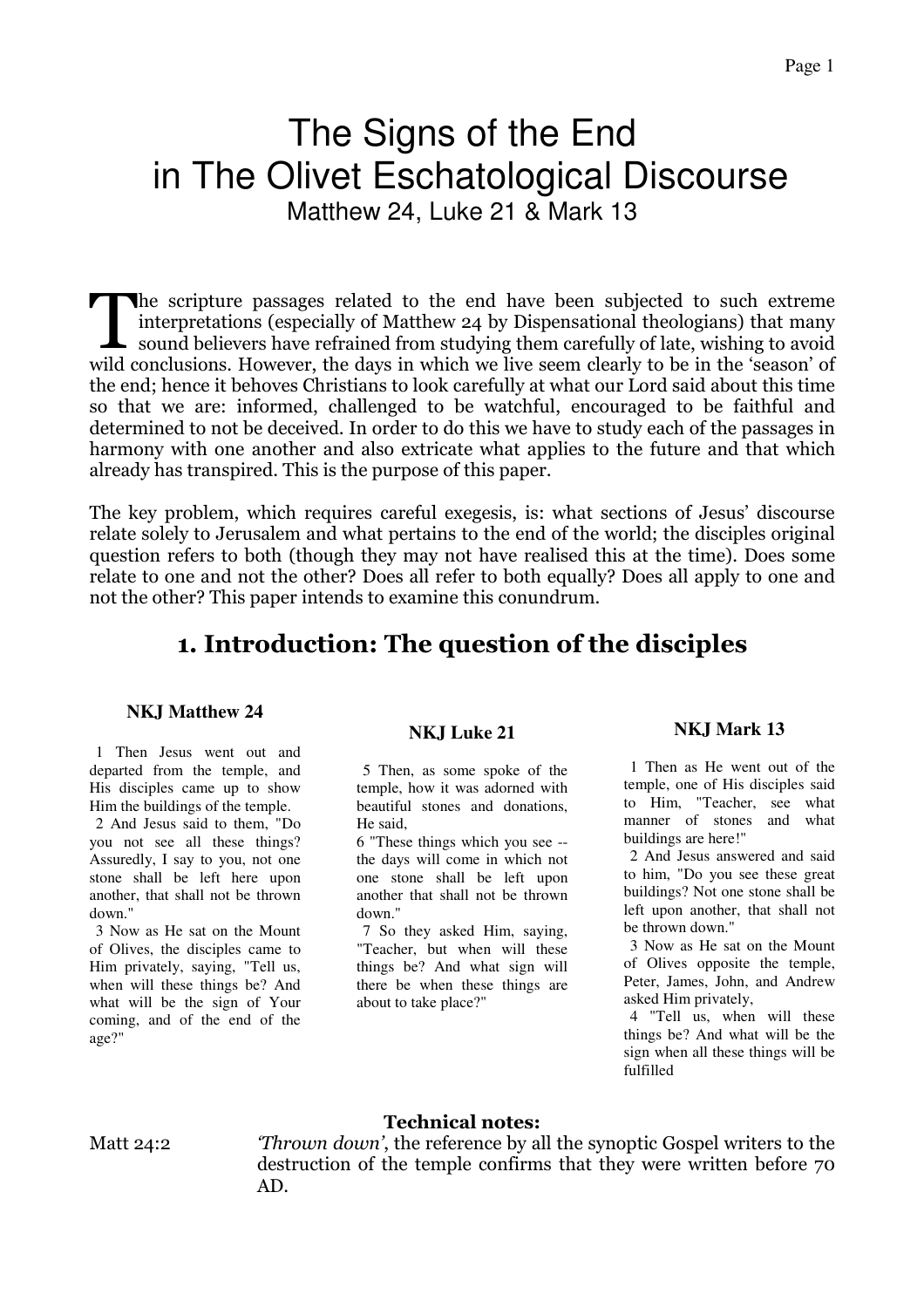| 'Mount of Olives', the hill directly opposite the temple across the                   |
|---------------------------------------------------------------------------------------|
| Kidron valley above Gethsemane.                                                       |
| 'Coming' = (Gk: 'parousia'), lit. 'arrival', 'appearance' or 'coming' of              |
| Jesus, <i>i.e.</i> his glorious second coming.                                        |
| Matthew's account is more precise than Mark's or Luke's and is the only version which |
| contains the destruction of Jerusalem, the parousia and the end of the                |
| world linked together. There is no room here for a millennial,                        |
| messianic age. References in the paper will normally be to Matthew.                   |
|                                                                                       |

#### Comments

The introductory verses need little explanation other than they furnish the reason for the speech about the coming signs. Jesus' outrageous statement that the temple would be utterly destroyed leads the disciples to ask when these things would take place.<sup>1</sup> Such a shocking event is seen by them as only taking place at the end of the world. So, Jesus explains to them what will lead up to these two events: the destruction of Jerusalem and the end of the world. These signs needed to be emphasised as the disciples also thought that the consummation of the kingdom would be immediate (Lk 19:11).

-

<sup>&</sup>lt;sup>1</sup> The astonishment of the disciples should not surprise us. It was one of the greatest wonders of the ancient world and had been under construction since 20 BC. Some of the stone blocks were  $40x12x12$  feet, and many were covered with gold to reflect the sun.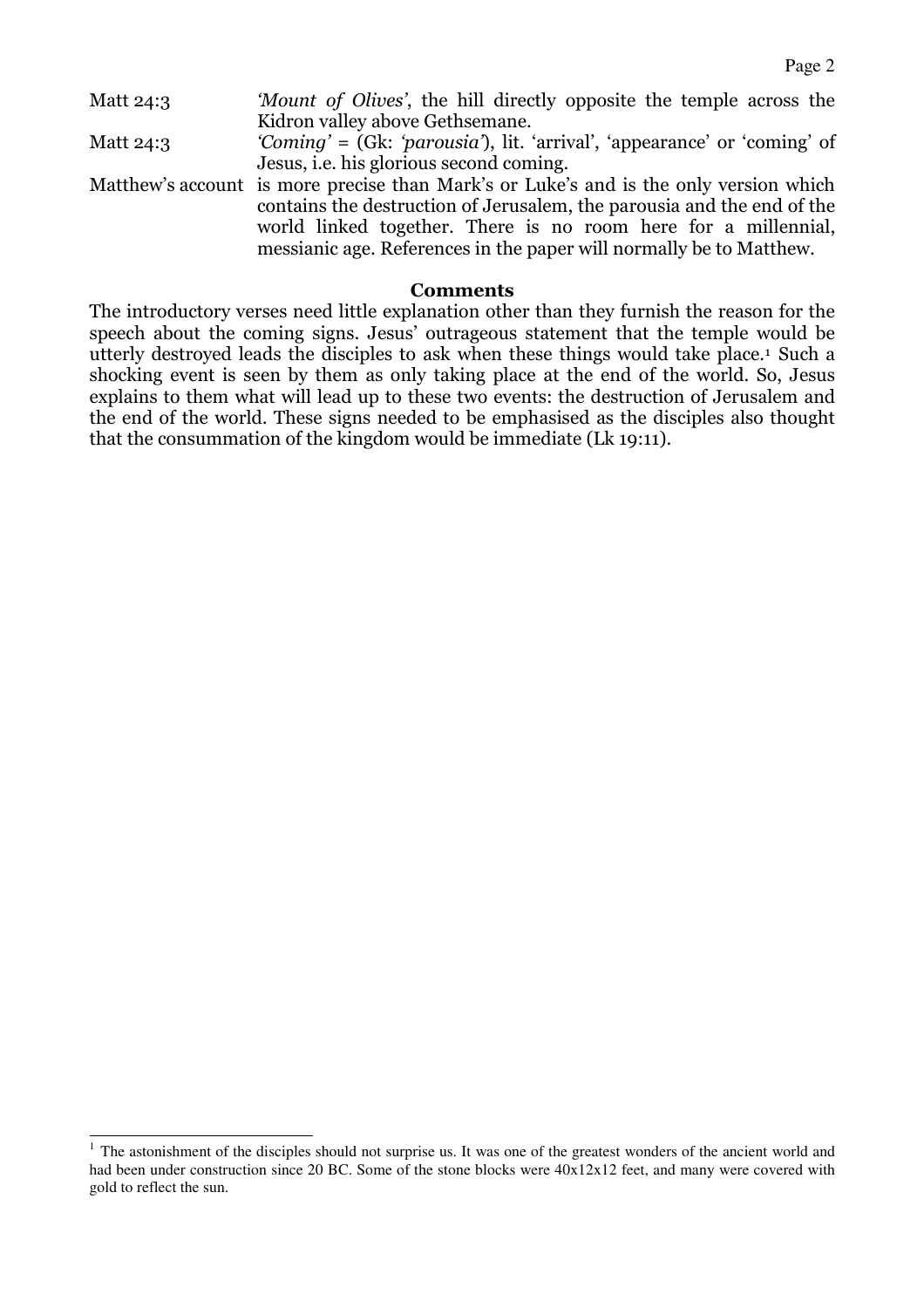#### Page 3

### 2. Signs regarding the end of the world in two phases

#### **Matt 24**

4 And Jesus answered and said to them: "Take heed that no one deceives you.

 5 "For many will come in My name, saying, 'I am the Christ,' and will deceive many.

 6 "And you will hear of wars and rumours of wars. See that you are not troubled; for all these things must come to pass, but the end is not yet.

 7 "For nation will rise against nation, and kingdom against kingdom. And there will be famines, pestilences, and earthquakes in various places.

 8 "All these are the beginning of sorrows.

 9 "Then they will deliver you up to tribulation and kill you, and you will be hated by all nations for My name's sake.

 10 "And then many will be offended, will betray one another, and will hate one another.

 11 "Then many false prophets will rise up and deceive many.

 12 "And because lawlessness will abound, the love of many will grow cold.

 13 "But he who endures to the end shall be saved.

 14 "And this gospel of the kingdom will be preached in all the world as a witness to all the nations, and then the end will come."

**Lk 21** 

8 And He said: "Take heed that you not be deceived. For many will come in My name, saying, 'I am He,' and, 'The time has drawn near.' Therefore do not go after them.

 9 "But when you hear of wars and commotions, do not be terrified; for these things must come to pass first, but the end will not come immediately."

 10 Then He said to them, "Nation will rise against nation, and kingdom against kingdom.

 11 "And there will be great earthquakes in various places, and famines and pestilences; and there will be fearful sights and great signs from heaven.

 12 "But before all these things, they will lay their hands on you and persecute you, delivering you up to the synagogues and prisons. You will be brought before kings and rulers for My name's sake.

 13 "But it will turn out for you as an occasion for testimony.

 14 "Therefore settle it in your hearts not to meditate beforehand on what you will answer;

 15 "for I will give you a mouth and wisdom which all your adversaries will not be able to contradict or resist.

 16 "You will be betrayed even by parents and brothers, relatives and friends; and they will put some of you to death.

 17 "And you will be hated by all for My name's sake.

 18 "But not a hair of your head shall be lost.

 19 "By your patience possess your souls."

#### **Mk 13**

5 And Jesus, answering them, began to say: "Take heed that no one deceives you.

 6 "For many will come in My name, saying, 'I am He,' and will deceive many.

 7 "But when you hear of wars and rumours of wars, do not be troubled; for such things must happen, but the end is not yet.

 8 "For nation will rise against nation, and kingdom against kingdom. And there will be earthquakes in various places, and there will be famines and troubles. These are the beginnings of sorrows.

 9 "But watch out for yourselves, for they will deliver you up to councils, and you will be beaten in the synagogues. You will be brought before rulers and kings for My sake, for a testimony to them.

 10 "And the gospel must first be preached to all the nations.

 11 "But when they arrest you and deliver you up, do not worry beforehand, or premeditate what you will speak. But whatever is given you in that hour, speak that; for it is not you who speak, but the Holy Spirit.

 12 "Now brother will betray brother to death, and a father his child; and children will rise up against parents and cause them to be put to death.

 13 "And you will be hated by all for My name's sake. But he who endures to the end shall be saved."

#### Technical notes

| Matt 24:8  | <i>'Sorrows'</i> = 'birth pangs'. This had become almost a technical term for the |
|------------|-----------------------------------------------------------------------------------|
|            | tribulations leading up to the end of the age in Jewish apocalyptic literature.   |
| Matt 24:9  | 'Hated' is intense, meaning detested, pursued with hatred.                        |
|            | 'Nations' (Gk: 'ethnos') not just the political actions of nation states but      |
|            | refers to any multitude of similar people. Everyone will hate true Christians.    |
| Matt 24:10 | 'Offended' = 'caused to stumble' (i.e. apostates).                                |
| Matt 24:13 | 'Endures to the end' = 'finally', 'without breaking down' (Gk: 'eis telos').      |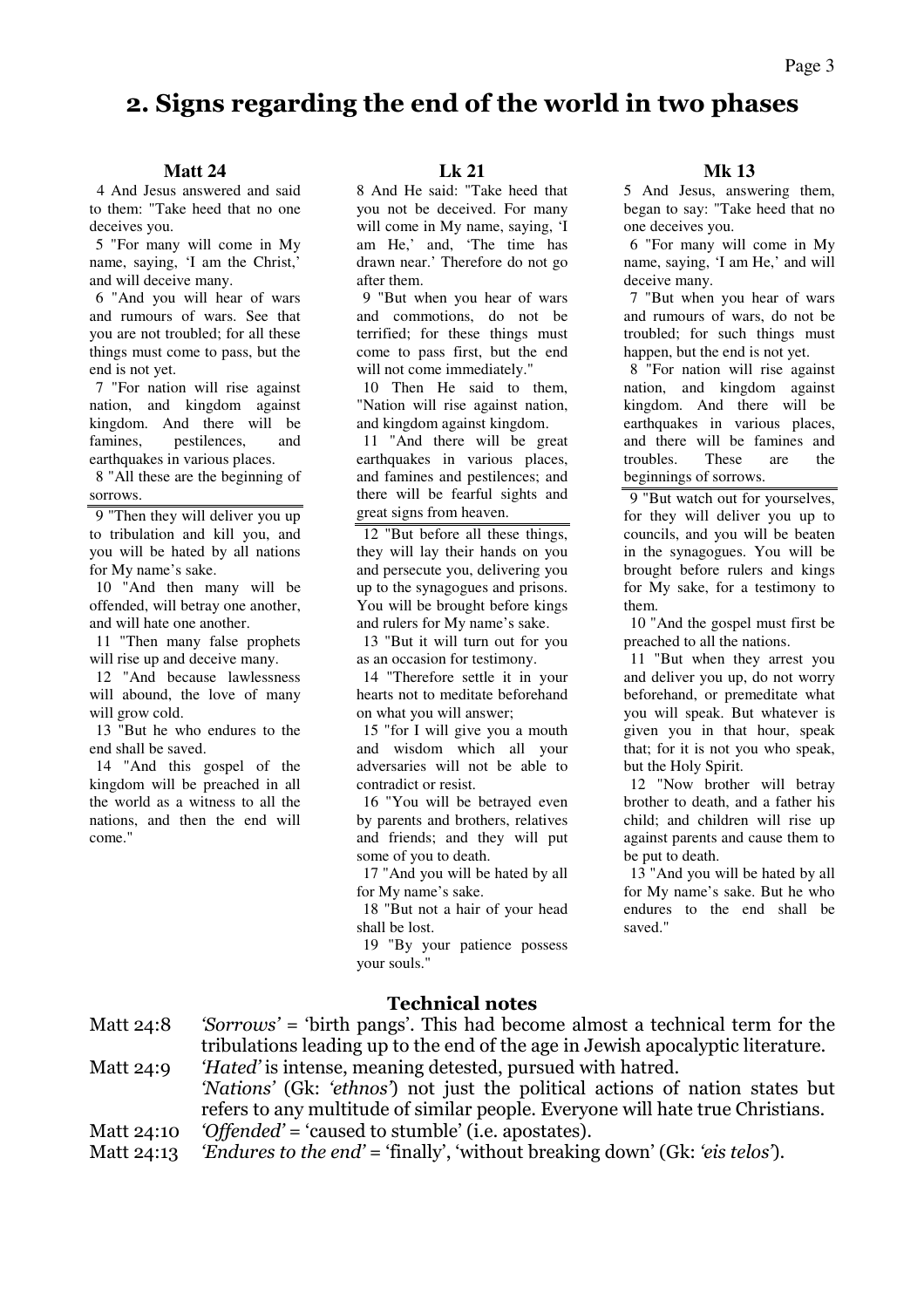#### Analysis

The signs which build up to the end appear to be in two distinct groups. The passages above seem to hinge at a certain point (underlined in the text) to describe two phases: a preparatory series of signs followed by more intense ones. This is especially clear in Matthew and Mark where Jesus closes one section by stating that certain events are only 'the beginning of sorrows', the birth pangs of a dying world which give rise to a new one.

#### Phase One (Matt 24:4-8)

- There will be great deception and the coming of false christs, (Matt 24:5).
- There will be wars and rumours of wars (Matt 24:6).
- There will be national uprisings and tribal wars (Matt 24:7).
- And there will be famines, pandemic diseases, and earthquakes in various places. (Matt 24:7)

#### Phase Two (Matt 24:9-14)

- All nations will hate God's elect people, true believers; persecution will arise (Matt 24:9).
- There will be many betrayals and much hatred (Matt 24:10,12). This implies a widespread apostasy by superficial believers.
- Many false prophets will arise and deceive many (Matt 24:11).
- There is an increase of lawlessness and a lack of love (Matt 24:12).
- The church must endure through this, there is no secret rapture to spare them (Matt) 24:13).
- The Gospel of the Kingdom is preached throughout the world, then the end (of the birth pangs) comes (Matt 24:14).

#### Problems

Luke 21:11-12 seems to contradict Matthew and Mark by stating that persecution precedes earthquakes etc. However, the 'before all these things' refers to the immediately preceding clause: 'and there will be fearful sights and great signs from heaven'. This is referring to the signs in the sun, moon and stars mentioned in v25. For some reason, Luke wished to give a foretaste of these early in his report.

#### **Comments**

Most of these things have occurred since the start of Christianity (not the world wide preaching of the Gospel), indeed the founder was persecuted and warned his followers that they would be treated similarly. There have also been epidemics and natural catastrophes since the flood. But here Jesus implies that the end is a time when all these things become more intense and more frequent. The end is characterised by all these things to such a degree that even unbelievers consider the events significant and full of foreboding. It also appears that each phase of history is accompanied by such events. For instance, widespread persecution of Christians has either prompted or accompanied a fresh move in church history. Jesus mentions the events almost as a series of general principles; certainly the ancients saw earthquakes, eclipses and so on as harbingers of global change.

False messiahs have existed since before the time of Christ (Acts 5:36, 21:38). But here Jesus mentions that the people he has in mind come in his name; they claim to be Christ himself.

The approaching end is a time of great lawlessness. This can be translated as an increase of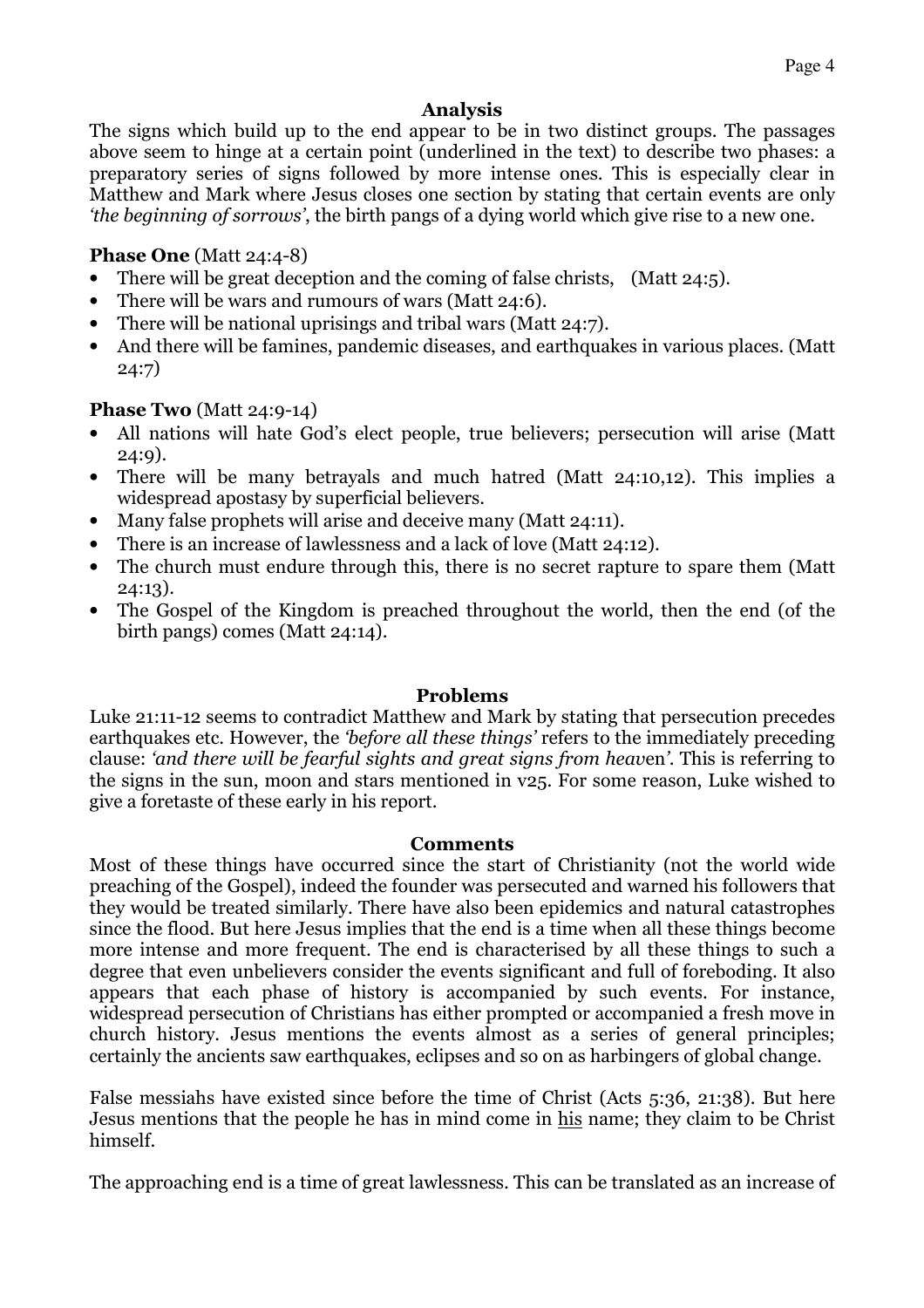wickedness or iniquity. In this short verse a wide range of behaviour is encompassed. What we will see (and are already watching) is the breakdown of society where godly, ethical norms are ridiculed and abandoned. The conscience is overthrown and corruption results. The immediate effect is that selfishness rules and people cease to act in loving ways as Paul warned (2 Tim3:3). If this idea is extrapolated, one can see how society becomes ravaged: no one acts righteously. Children disobey parents and grow uncontrolled with no moral restraints. Parents become selfish and callous and mistreat children. Young people become focused upon hedonism and gradually destroy themselves, and others, in their pursuit of pleasure (e.g. drug abuse, immorality). The criminal justice system becomes corrupted and ceases to act with equity and laws are passed which flout the righteousness standard of God for society (e.g. by condoning: witchcraft, homosexuality and abortion). So, even the legislature can become lawless in God's sight. The approaching end is a boom time for wickedness since iniquity must peak and be ready for harvesting.

The importance of perseverance is emphasised here. Recent church history is unparalleled in the acceptance of superficial, professing Christians into churches; this is part of the reason for its weakness. The very core of the Gospel message has been mutilated and replaced with sentimentality and sacramentalism. As the end approaches, only those who endure to the end will be saved, because only those are truly believers. God will safeguard and strengthen those who are his. There will be a huge falling away and true church membership may well be small.

The Gospel will reach the whole world in this time so that it completes its course and God's work on earth is finished. As wickedness ripens, so God's purposes reach fulness (c.f. the parable of the wheat and the tares Matt 13:24ff).

The reason for this explanation of the end time events is to exhort believers to be faithful in service, to continue fearlessly in our God-given tasks. The events are all under the control of a God who works out his sovereign good pleasure to achieve his will.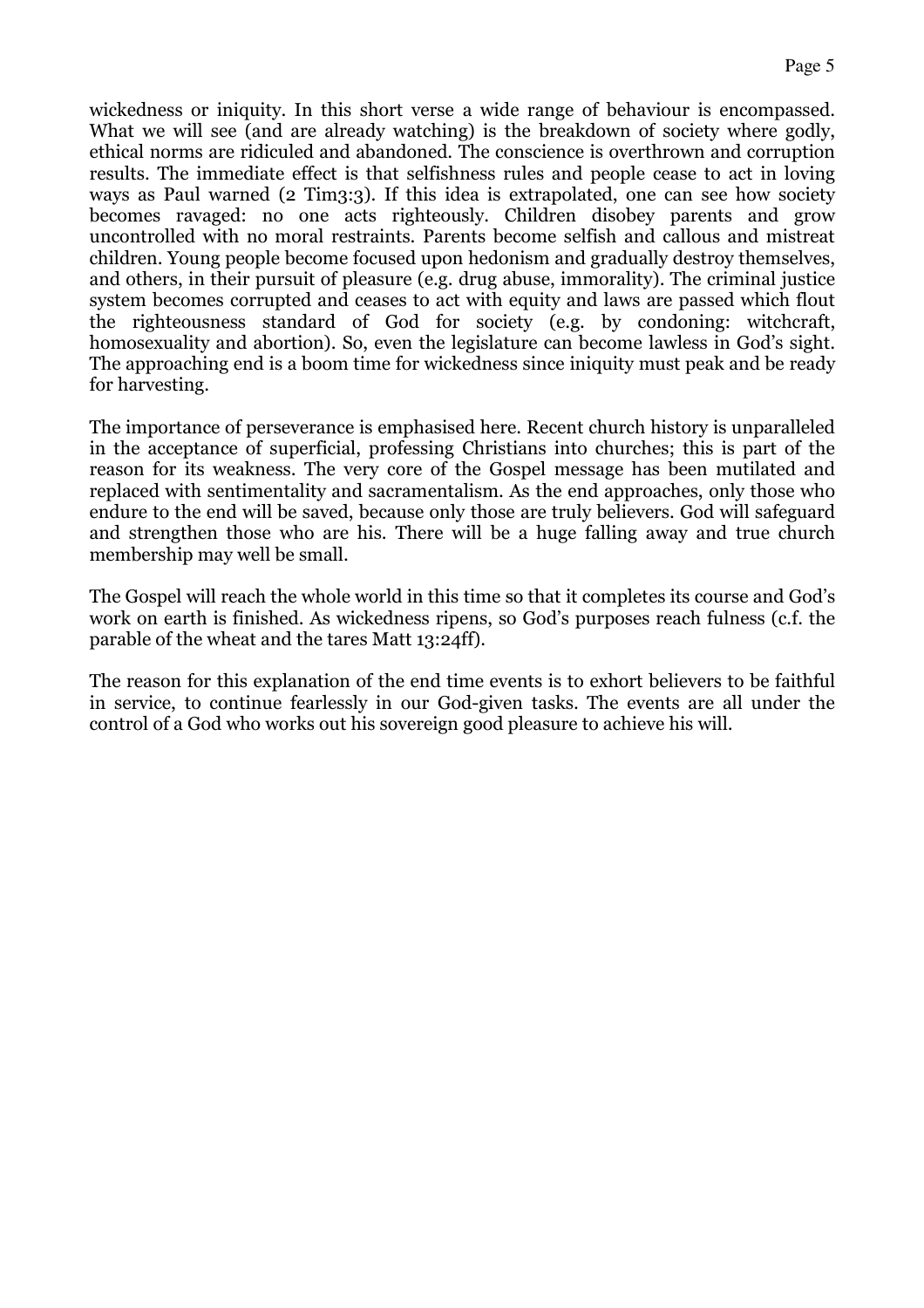### 3. Signs related to the destruction of Jerusalem and the temple.

#### **Matt 24**

 15 "Therefore when you see the 'abomination of desolation,' spoken of by Daniel the prophet, standing in the holy place" (whoever reads, let him understand),

 16 "then let those who are in Judaea flee to the mountains.

 17 "Let him who is on the housetop not go down to take anything out of his house.

18 "And let him who is in the field not go back to get his clothes.

 19 "But woe to those who are pregnant and to those who are nursing babies in those days!

 20 "And pray that your flight may not be in winter or on the Sabbath.

 21 "For then there will be great tribulation, such as has not been since the beginning of the world until this time, no, nor ever shall be.

 22 "And unless those days were shortened, no flesh would be saved; but for the elect's sake those days will be shortened."

#### **Lk 21**

20 "But when you see Jerusalem surrounded by armies, then know that its desolation is near.

 21 "Then let those who are in Judaea flee to the mountains, let those who are in the midst of her depart, and let not those who are in the country enter her.

 22 "For these are the days of vengeance, that all things which are written may be fulfilled.

 23 "But woe to those who are pregnant and to those who are nursing babies in those days! For there will be great distress in the land and wrath upon this people.

 24 "And they will fall by the edge of the sword, and be led away captive into all nations. And Jerusalem will be trampled by Gentiles until the times of the Gentiles are fulfilled."

#### **Mk 13**

14 "So when you see the 'abomination of desolation,' spoken of by Daniel the prophet, standing where it ought not" (let the reader understand), "then let those who are in Judaea flee to the mountains.

 15 "Let him who is on the housetop not go down into the house, nor enter to take anything out of his house.

 16 "And let him who is in the field not go back to get his clothes.

 17 "But woe to those who are pregnant and to those who are nursing babies in those days!

 18 "And pray that your flight may not be in winter.

 19 "For in those days there will be tribulation, such as has not been since the beginning of the creation which God created until this time, nor ever shall be.

 20 "And unless the Lord had shortened those days, no flesh would be saved; but for the elect's sake, whom He chose, He shortened the days."

#### Technical notes

Matt 24:15 'Abomination…', literally, 'the abomination that causes desolation'. In the Old Testament, 'abomination' refers to an idol or idolatrous object. 'Desolation' is the effect caused by such idolatry.

'Holy place', i.e. the temple in Jerusalem. Such desolation in the temple causes such defilement that godly worship ceases.

- Matt 24:17-18 Leaving the rooftop by way of the external stairs without going inside the house, and ignoring the cloak were figurative ways for saying, 'Make a rapid departure'.
- Matt 24:19-20 Pregnant and nursing women would find a swift flight to the Judaean mountains a great demand on their stamina, especially in winter. The reference to the Sabbath was that unnecessary journeys were forbidden. Fleeing is not forbidden by Jesus (Matt 12:11-12) but travel on the Sabbath would be highly conspicuous and raise much suspicion; neither would any Jews help such travellers, even if in need.

#### Analysis

#### Signs related to Jerusalem (Matt 24:15-22)

After his initial explanation of events, Jesus then qualifies certain matters. The following applies to a time when 'the abomination of desolation' occurs in God's temple (Matt  $24:15$ ).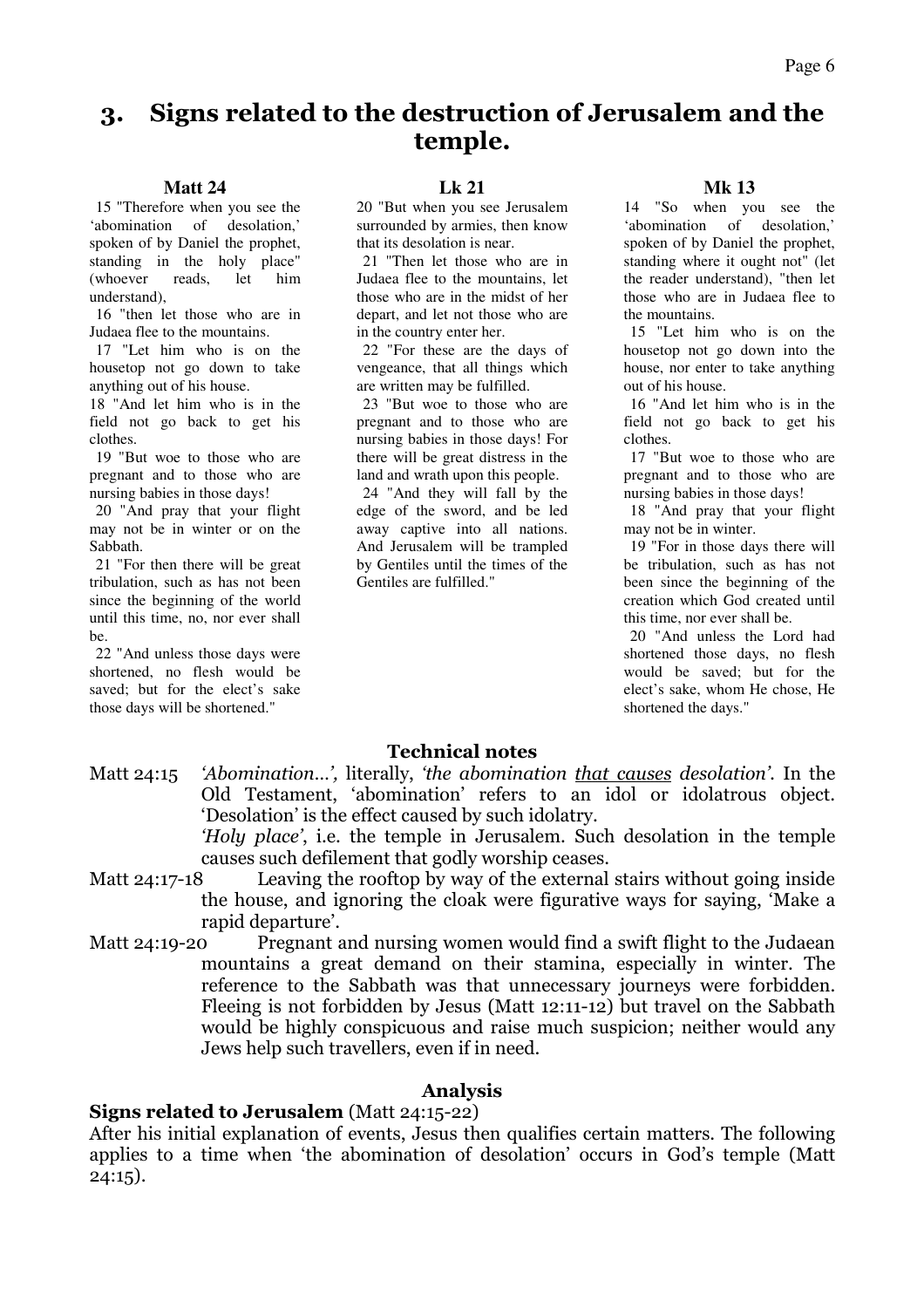- Those who are in Judaea should flee to the mountains (Matt 24:16).
- One who is on the housetop should not go down to take anything out of his house (Matt 24:17).
- Him who is in the field should not go back to get his clothes (Matt 24:18).
- Those who are pregnant and to those who are nursing babies in those days will be in jeopardy (Matt 24:19).
- The material Sabbath particularly applies to these people (Matt 24:20).
- A great and unique tribulation occurs (Matt 24:21).
- For the elect's sake those days will be shortened (Matt 24:22).

Why do these matters seem to especially apply to the fall of Jerusalem?

- The passage is introduced by a specifically Jewish event related to the temple: 'the desolation of abomination' (Dan 9:27, 11:31, 12:11). This referred to the blasphemous action of the Syrian king: Antiochus Epiphanes, in sacrificing a pig on a pagan altar (dedicated to Zeus Olympios) within the temple courtyard in 168 BC (1 Macc 1:54ff). [The antitype of this was the desecration and destruction of the temple by the Roman general: Titus in 70AD and the profanation before the capture of Jerusalem.]
- Jesus specifically mentions a warning to those in Judaea.
- The reference to the 'housetop' relates to the typical houses in Judaea. Though also in vogue in other near eastern places, many other societies did not have such houses.
- The Sabbath is mentioned as specifically applying to these people.
- The passage in Lk 21 (v20) specifically mentions Jerusalem being surrounded by armies as the time in view.
- The awful tribulation mentioned actually took place in the siege and destruction of Jerusalem. The siege was so dreadful that mothers ate their own children; the sack of the city was appalling, even by ancient standards, and the punishment to survivors so terrible that the Judaean forests were destroyed as a result of the number of crucifixions.
- Matt 24 verses 21-25ff indicate that the end does not immediately follow this great tribulation. Many more events come afterwards. This tribulation does not herald the immediate end of the world.

Then Jesus seems to return to general principles and the theme of the end of the world.

#### Problems

The warning is 'When you see the abomination ... flee,' but if this refers to Titus in Jerusalem it is already too late to flee. Luke avoids this by saying: 'when you see Jerusalem surrounded by armies'. What seems clear is that the threat of this abomination, the threat of an army advancing upon Jerusalem (perhaps while being mobilised a great distance away) is the sign that believers should flee. Jews superstitiously thought that Jerusalem was impregnable and could not be devastated containing such a grand temple to God. What they failed to realise was that the kingdom had been taken away from them for rejecting the Messiah (Matt 21:43) and stone blocks now counted for nothing. Furthermore, when an army advances upon a community, it is usual for the suburban population to concentrate within the well defended city. Jesus here warns Judaean Christians (those most affected by the encamped army) to flee to the hills instead.

#### Comments

The purpose of this section is to answer the disciples' specific question about the temple, but also (especially as it forms the centre of the discourse), Jesus uses the destruction of Jerusalem as an object lesson for the church. The Jewish Christians were warned in advance what would transpire and, remembering this passage when Titus' armies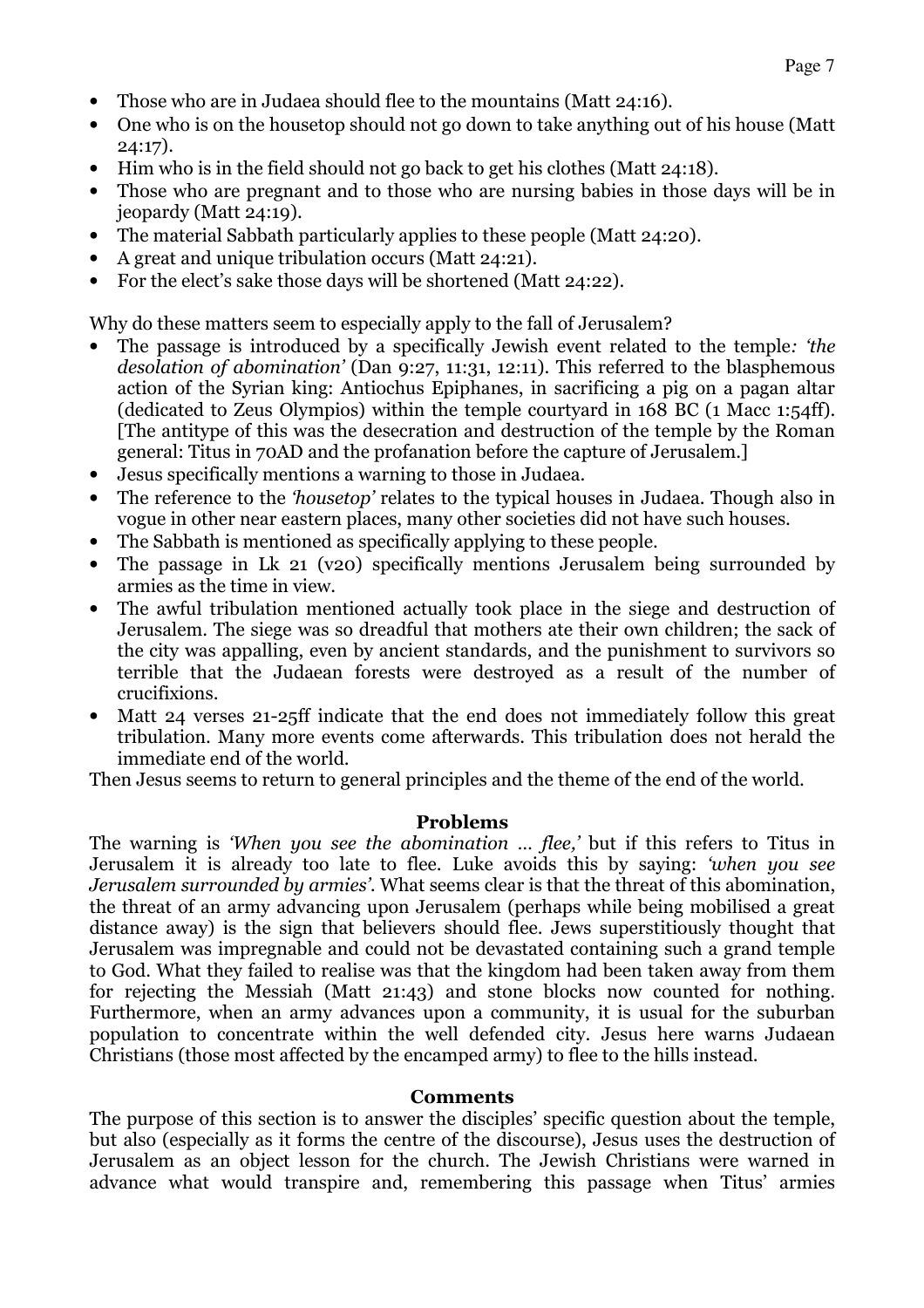advanced on Jerusalem, the believers fled to the hills of Judaea in 68 AD and escaped the wrath of God's vengeance on those who rejected the Messiah (Lk 21:22). The references to nursing mothers and winter etc. identify the need for great haste in escaping.

Similarly, as God's vengeance draws nigh for the whole world as the day of judgment approaches, believers should also recognise the sign of the season of the Lord's return and be encouraged, prepare themselves and be watchful. Like Jerusalem, the world will be burned up but there is ample opportunity for witnessing to the Gospel in the days preceding the end. Christians must be more active in this time, not behaving like escapist refugees with a bunker mentality.

By failing to see that this is specifically Jewish and focused upon 70 AD, many have fallen into radical ideas. The fanciful interpretations of Dispensational teachers mingle incongruous notions from Daniel, Zechariah, 2 Thessalonians, Revelation and this passage to arrive at their end time calendar (which varies from writer to writer). Essentially, they see here a sign that the end time antichrist will blasphemously sit in a rebuilt temple in Jerusalem, which will later be used by Jesus for a 1000 years and even atoning sacrifices will be offered on its altar. But this, of course, completely ignores the fact that God is no longer focusing on an earthly nation, ethnic people, geographic land or material temple. God's temple is the Christian's body and the church (1 Cor 3:15, 6:19). [We cannot delve here into the myriad of zany ideas put forth in this connection like finding the absurd idea of a pre-tribulation, secret rapture in Matt 24:40-41.]

However, having decided the passage primarily refers to 70 AD, it also forms a picture or parable which should alert the church by example. That a mystery is involved here is certain since Jesus warns the reader to understand what is being hinted at and there is a sense in which the image of a fallen Jerusalem prophetically condenses and coalesces into a single end time vision. [Old Testament prophecies of the end are sometimes compressed in a perspective of time, with what is up front being centuries distant from what is mentioned last, for example when the end of the world is seen as coincident with final judgment on Assyria.] Jesus' words in Matt 24:21-22 clearly have an eschatological character and Jesus sees a certain comparison between the suffering undergone in Jerusalem's siege and destruction with the tribulation occurring at the end of the world. In Jerusalem the suffering was: starvation, cruelty, lack of love and the events of the sack of the city. Jesus does not specify what he has in mind about the 'great distress' of end time events, but most likely this is the results of the calamities mentioned earlier: famine, epidemics, natural catastrophes and so on. The divine shortening of the days to stop the final outcome may well refer to disease.

If God's temple is the church, and if, as we have already seen, there is going to be a widespread apostasy from the church in the end (Matt 24:10), the warning about abomination could be an allusion to Satan (via the antichrist) attempting to rule from within the superficial church at the end. The end time rebellious ruler may well offer superficial sympathies with Christian things in his rise to power, and may be an authority within what the world outwardly identifies as 'the church'. This would seem to agree with 2 Thess 2 where the man of lawlessness takes his seat in the temple of God. It also agrees with the name of this leader, 'antichrist', which means 'in the place of Christ', not just someone opposed to Christ. The spirit of antichrist has been applied to many who arose out of the church from the beginning (1 John 2:18-19, 4:1-3). The church's greatest danger is false leaders who are wolves in sheep's clothing.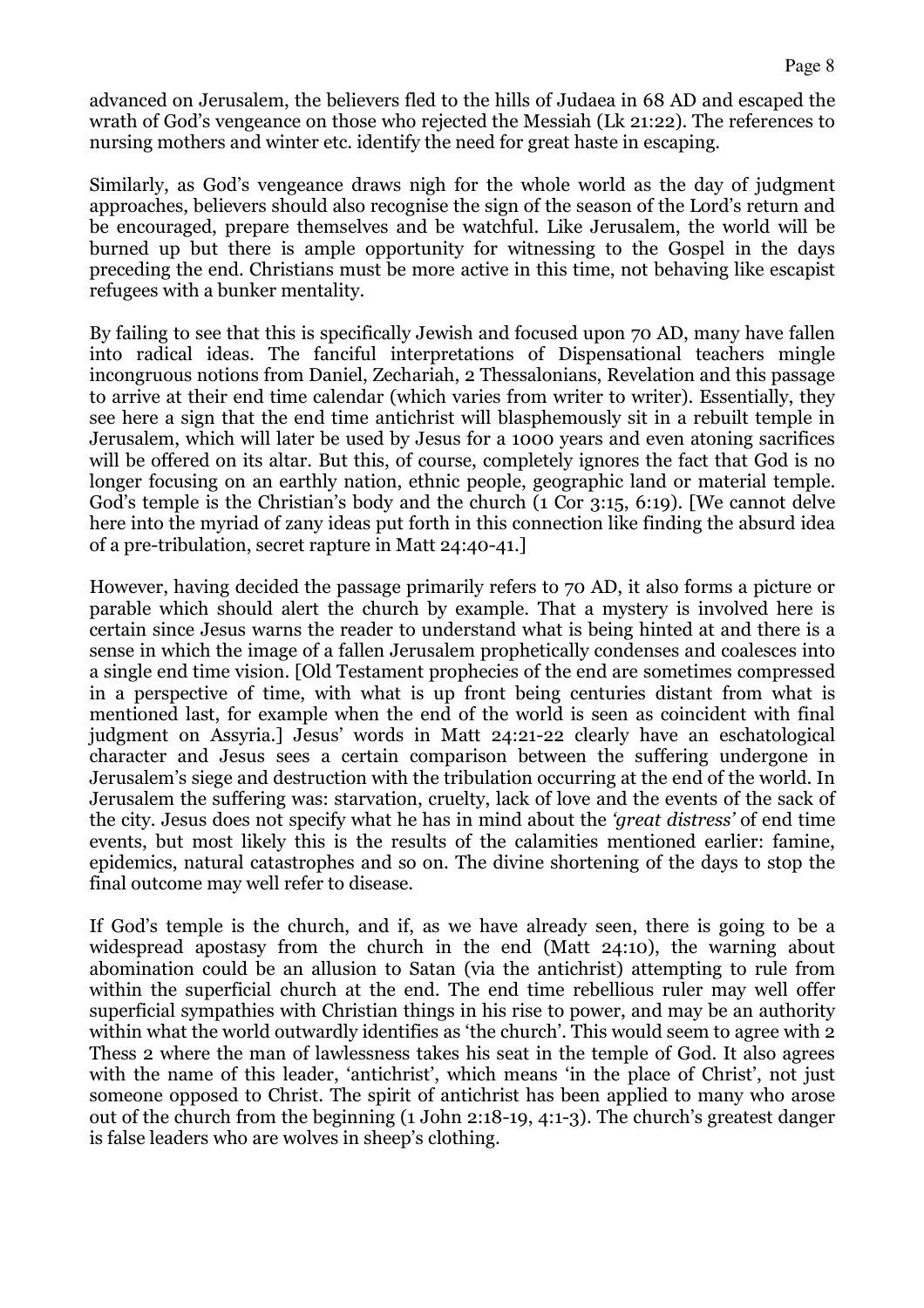### 4. General principles and other signs regarding the end of the world and the approaching second coming.

#### **Matt 24**

23 "Then if anyone says to you, 'Look, here is the Christ!' or 'There!' do not believe it.

 24 "For false christs and false prophets will rise and show great signs and wonders to deceive, if possible, even the elect.

 25 "See, I have told you beforehand.

 26 "Therefore if they say to you, 'Look, He is in the desert!' do not go out; or 'Look, He is in the inner rooms!' do not believe it.

 27 "For as the lightning comes from the east and flashes to the west, so also will the coming of the Son of Man be.

 28 "For wherever the carcass is, there the eagles will be gathered together.<br>29 "It

"Immediately after the tribulation of those days the sun will be darkened, and the moon will not give its light; the stars will fall from heaven, and the powers of the heavens will be shaken.

 30 "Then the sign of the Son of Man will appear in heaven, and then all the tribes of the earth will mourn, and they will see the Son of Man coming on the clouds of heaven with power and great glory.

31 "And He will send His angels

with a great sound of a trumpet, and they will gather together His elect from the four winds, from one end of heaven to the other."

#### **Lk 21**

25 "And there will be signs in the sun, in the moon, and in the stars; and on the earth distress of nations, with perplexity, the sea and the waves roaring;

26 "men's hearts failing them from fear and the expectation of those things which are coming on the earth, for the powers of heaven will be shaken.

 27 "Then they will see the Son of Man coming in a cloud with power and great glory.

 28 "Now when these things begin to happen, look up and lift up your heads, because your redemption draws near."

#### **Mk 13**

21 "Then if anyone says to you, 'Look, here is the Christ!' or, 'Look, He is there!' do not believe it.

 22 "For false christs and false prophets will rise and show signs and wonders to deceive, if possible, even the elect.

 23 "But take heed; see, I have told you all things beforehand.

 24 " But in those days, after that tribulation, the sun will be darkened, and the moon will not give its light;

 25 "the stars of heaven will fall, and the powers in the heavens will be shaken.

 26 "Then they will see the Son of Man coming in the clouds with great power and glory.

 27 "And then He will send His angels, and gather together His elect from the four winds, from the farthest part of earth to the farthest part of heaven."

#### Analysis

#### General Principles regarding the end (Matt 24:23-31)

- Do not be taken in by false christs (messiahs, Matt 24:23) or false prophets (Matt 24:24).
- These false teachers will manifest great signs and wonders which may even deceive the elect. Jesus emphasises this particular warning (Matt 24:24-6).
- The second coming will be like the days of Noah (Matt 24:37). At this time life carried on as normal (Matt 24:38) until the flood came suddenly (Matt 24:39). One person died and suffered judgment while another was rescued and saved in the ark (Christ, Matt 24:40-2)

#### Signs related to the actual end

• The second coming of Christ will be like lightning coming from the east and flashing to the west (Matt 24:27).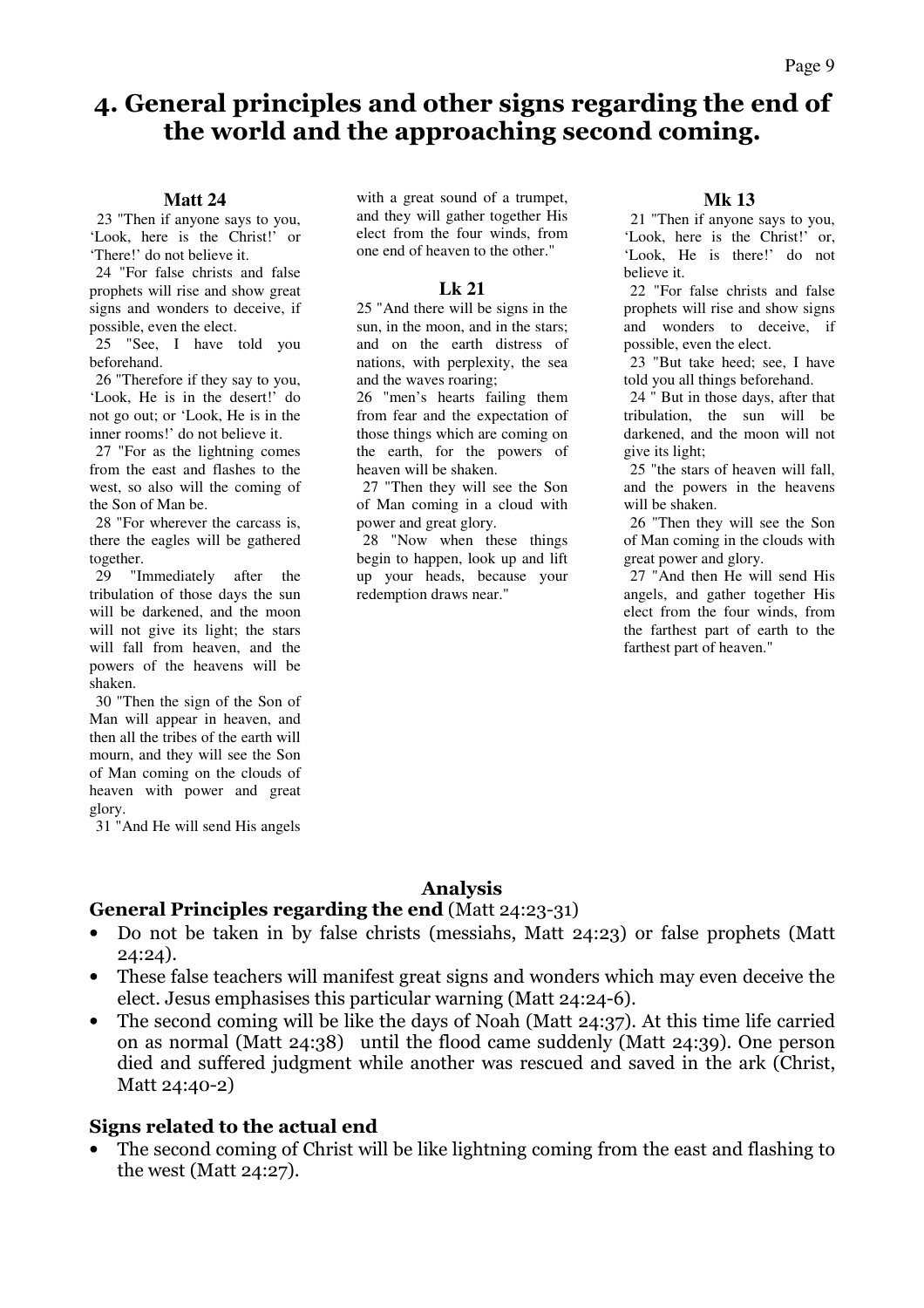- There is a tribulation before this event which is like the death of the world (Matt 24:28-9).
- After this tribulation there is and unusual eclipse of the sun as well as the moon. The sky will seem to shake as stars fall (Matt 24:29).
- Then the sign of the Son of Man will appear in heaven, and then all the tribes of the earth will mourn, and they will see the Son of Man coming on the clouds of heaven with power and great glory (Matt 24:30).
- Then the elect are gathered (Matt 24:31).

Why is this section now applicable to the end of the world?

- Jesus puts it in the context of his glorious second coming.
- Some of the cosmic signs signify the termination of the known universe and have never occurred in history (stars falling etc. Note: these are not meteorites, these people were astute stargazers for whom shooting stars would not be a significant sign).
- All the tribes of the earth are involved.
- Angels gather the elect.

#### Technical notes

- Matt 24:30 'Sign', (Gk: 'semeion') probably means 'ensign' here; c.f. Isa 11:12.
- Matt 24:31 The *'trumpet call'* is only used by Matthew. Cf. Isa 27:13. Ensigns and trumpets are mentioned together in the Dead Sea Scrolls ('War of the Sons of Light against the Sons of Darkness').
- Matt 24:30 *The sign of the Son of Man'* is not a sign like a cross or some image, it refers to the actual appearance of Christ himself in the air (Matt 26:64; 1 Thess 4:16-17; Dan 7:13).

#### Problems

- Matt 24:28 Why does Matthew use 'eagles' as a picture of scavengers of carrion when a vulture is clearly the bird which best describes this activity. Eagles kill their own prey. Perhaps Matthew uses 'eagles' as a generic term for birds of prey. Some translators use the word 'vultures' here. What is meant by the picture is that the world is dead, rotten and ripe for judgment from on high.
- Matt 24:29 How far is the verse figurative or is it all literal? The Old Testament prophets use similar apocalyptic images in their description of future events and they are usually figurative (Isa 13:9-10, 34:4). But here Jesus is talking about the end of the world and the remaking of the universe (2 Pt 3:10). I take the words literally.

#### Comments

The main warning here regards the dangers of deception. A key feature of the approaching end is the proliferation of false teachers and leaders. This means that it is critical that church members are astute in matters of doctrine and practice to be able to discern evil very quickly before it takes root. This is the whole point of Christian maturity (Heb 5:11-14). The widespread apostasy of the current Evangelical scene should be of great concern to us.

The tribulation is what has occurred before, i.e. the *'great distress'* of famine, disease and earthquakes plus the persecution of Christians. The coming of the Lord is not long after this widespread oppression of the church. The mention of lightning refers to everyone being able to see the event, not the suddenness of it; suddenness is mentioned elsewhere (Matt 24:36ff).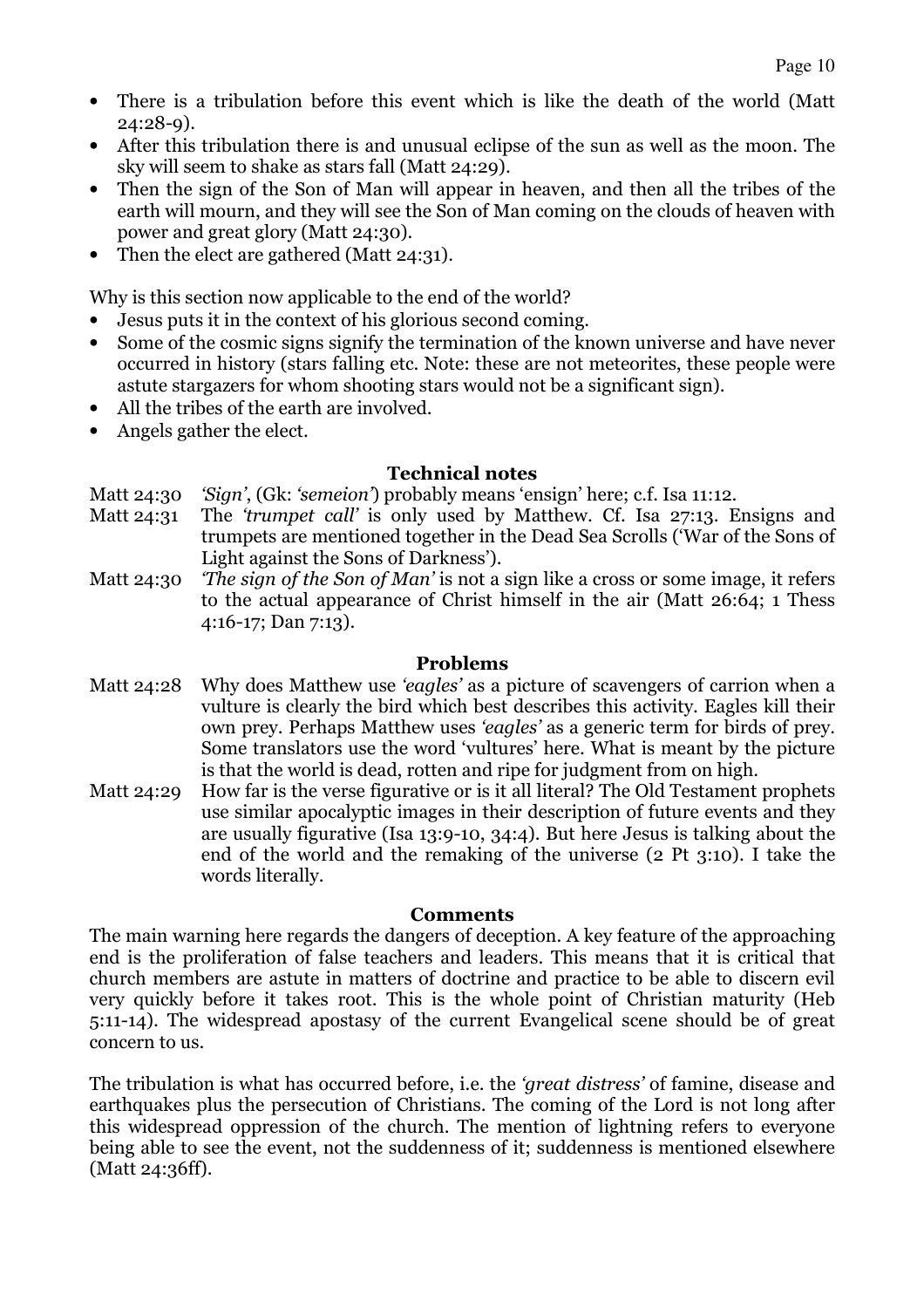### 5. Warnings to be watchful.

**Matt 24**  32 "Now learn this parable from the fig tree: When its branch has already become tender and puts forth leaves, you know that summer is near.

 33 "So you also, when you see all these things, know that it is near -- at the doors!

 34 "Assuredly, I say to you, this generation will by no means pass away till all these things take place.

 35 "Heaven and earth will pass away, but My words will by no means pass away.

 36 " But of that day and hour no one knows, not even the angels of heaven, but My Father only.

 37 "But as the days of Noah were, so also will the coming of the Son of Man be.

 38 "For as in the days before the flood, they were eating and drinking, marrying and giving in marriage, until the day that Noah entered the ark,

 39 "and did not know until the flood came and took them all away, so also will the coming of the Son of Man be.

 40 "Then two men will be in the field: one will be taken and the other left.

 41 "Two women will be grinding at the mill: one will be taken and the other left.

 42 "Watch therefore, for you do not know what hour your Lord is coming.

 43 "But know this, that if the master of the house had known what hour the thief would come, he would have watched and not

allowed his house to be broken into.

 44 "Therefore you also be ready, for the Son of Man is coming at an hour you do not expect.

 43 "But know this, that if the master of the house had known what hour the thief would come. he would have watched and not allowed his house to be broken into.

 44 "Therefore you also be ready, for the Son of Man is coming at an hour you do not expect."

#### **Lk 21**

29 Then He spoke to them a parable: "Look at the fig tree, and all the trees.

 30 "When they are already budding, you see and know for yourselves that summer is now near.

 31 "So you also, when you see these things happening, know that the kingdom of God is near.

 32 "Assuredly, I say to you, this generation will by no means pass away till all things take place.

 33 "Heaven and earth will pass away, but My words will by no means pass away.

 34 " But take heed to yourselves, lest your hearts be weighed down with carousing, drunkenness, and cares of this life, and that Day come on you unexpectedly.

 35 "For it will come as a snare on all those who dwell on the face of the whole earth.

 36 "Watch therefore, and pray always that you may be counted worthy to escape all these things that will come to pass, and to stand before the Son of Man."

#### **Mk 13**

28 "Now learn this parable from the fig tree: When its branch has already become tender, and puts forth leaves, you know that summer is near.

 29 "So you also, when you see these things happening, know that it is near -- at the doors!

 30 "Assuredly, I say to you, this generation will by no means pass away till all these things take place.

 31 "Heaven and earth will pass away, but My words will by no means pass away.

 32 " But of that day and hour no one knows, not even the angels in heaven, nor the Son, but only the Father.

 33 "Take heed, watch and pray; for you do not know when the time is.

 34 "It is like a man going to a far country, who left his house and gave authority to his servants, and to each his work, and commanded the doorkeeper to watch.

 35 "Watch therefore, for you do not know when the master of the house is coming -- in the evening, at midnight, at the crowing of the rooster, or in the morning --

 36 "lest, coming suddenly, he find you sleeping.

 37 "And what I say to you, I say to all: Watch!

#### Technical notes

Matt 24:32 *'Fig tree'*, the budding fig tree is a sure sign of summer in Israel.

### Analysis

#### Warnings to be watchful

- Believers will recognise the approaching event (Matt 24:32-33)
- But no one knows the actual time for certain (Matt 24:26,44).
- Since we do not know the actual time, we must always be watchful (Matt 24:42).
- Satan does not know the time of the end (Matt 24:43).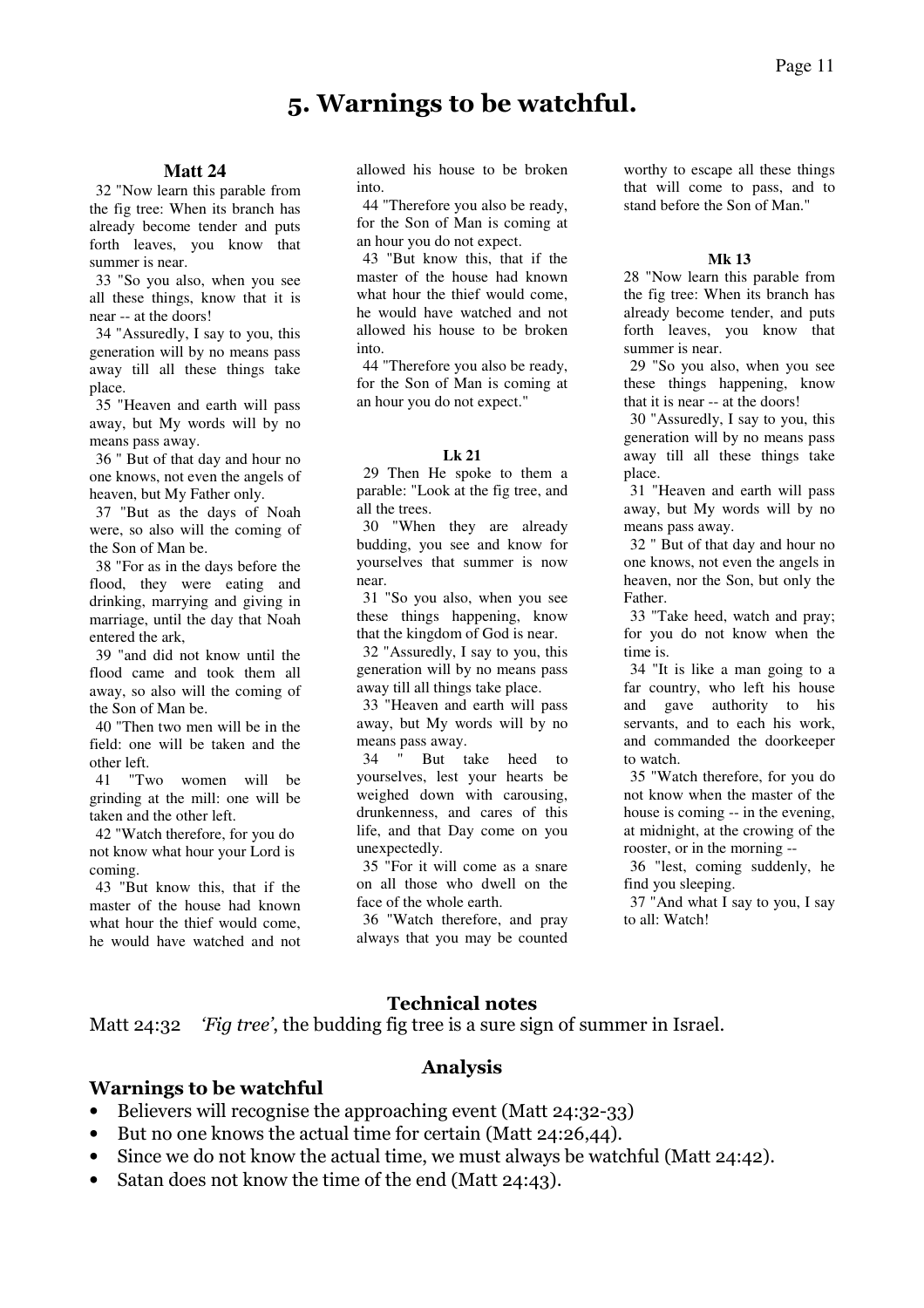#### Problems

Assuredly, I say to you, this generation will by no means pass away till all these things take place, (Matt 24:34).

This has been explained in various ways:

- 'these things' refer to the 'appearing' of the glory of Christ which was seen in the ascension and early church miracles.
- *These things'* refers to the events leading up to the destruction of Jerusalem which would occur within a generation (70AD), forty years later.
- Some feel that 'all' must include all the statements and, therefore, none of them apply to the end (the generation that would see them has died). But this is contradicted by many clear statements about the second coming and the answer to the disciples' question which specifically mentions the signs of the end.
- This generation' refers to humanity or the Jewish race in particular.
- This generation' refers to the generation which witnesses the signs leading up to the end, the birth pangs of the dying world. This would suggest that a 40 year period (a Biblical generation) is the maximum period for the signs of the end (c.f. Matt 24:33).
- 'This generation' refers to the corporate elect people of God who will survive, as a distinct entity, till the end of the world and beyond.

The similar verse in Matt 16:28 makes the solution more difficult where 'this generation' is identified as, those 'who are standing here'. The key to this is to understand the compressing of prophetic perspective where Jesus uses the vision of Jerusalem's destruction as an image for the end. Within one generation all these things would occur in Jerusalem's doom and offer a parable for the end of the world. After all, the reason for the discourse was the explanation of the coming downfall of the temple so this is the focus of Jesus' attention.

## Conclusion

Although the world is taken by surprise when the Lord returns, this should not be the case with Christians. These texts provide a clear incentive and exhortation to continue faithfully in our service to God, even in times of international calamity and distress. This is emphasised by the parables which immediately follow (the thief in the night and the faithful servant).

Do we see any correlation between these signs and events in our own time?

Well, there are continual fears in the news about climate and global catastrophes. The Times (30.12.98) stated that 1998 was the worst ever year, in recorded history, for natural disasters2, yet 1999 has seen an even larger quota. Famines, floods, earthquakes, volcanic eruptions, cyclones, tornadoes etc. are becoming weekly events. Some countries have suffered several major earthquakes in weeks (e.g. Turkey in autumn 1999). Other countries have experienced unusual climatic events: even southern Britain has had several small but devastating tornadoes in 1998-9 sufficient to kill people and rip the roofs off houses. So scientists agree that there is a developing harshness in the weather and geodesic conditions.

Then there is the explosion of warfare in this century and the worsening of it in the last few

<sup>&</sup>lt;sup>2</sup> 'Secular man is becoming puzzled, and anxious as he watches world events. In 1998, the world was hit by three times as many natural disasters as it was in 1960. There were floods, tidal waves, hurricanes, heat waves, famines … Experts declared it the most disaster-ridden on record.' *The Times,* 30.12.98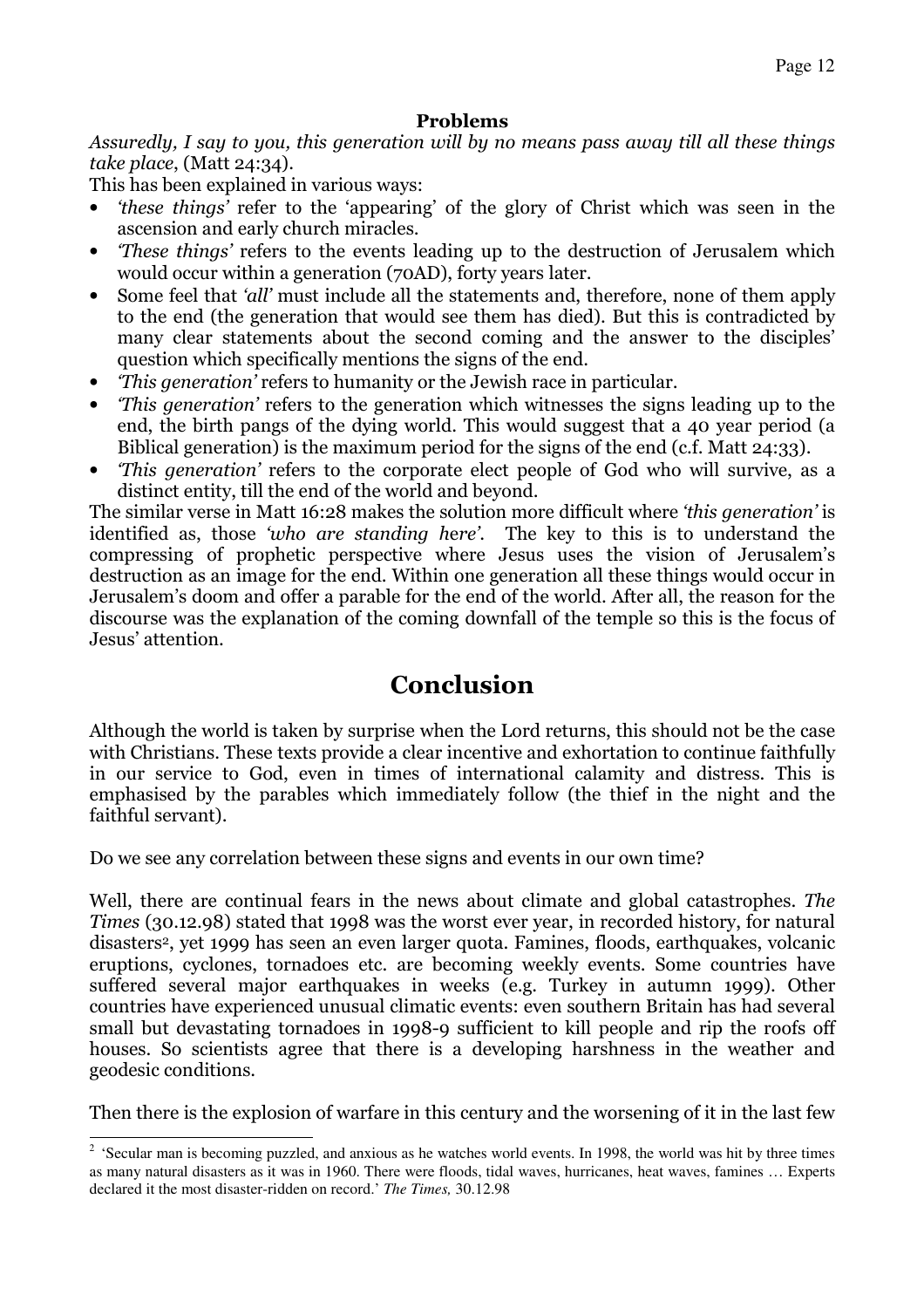decades. There have been more wars in the last 100 years than any other time. More people have been killed violently in this century than any other. Despite the efforts of international governments and the United Nations, wars proliferate. Tribal and ethnic enmity, long since though dead, has arisen to foster some of the most violent wars ever fought. As I write, the full human cost of the Kosovo debacle is coming home to roost while Russia is bombing civilians in Chechnya. Indonesia has ravaged East Timor and a multitude of minor conflicts rage on around the world. Due to advanced weaponry, civilians in several of the recent minor wars have said that the devastation was worse than that experienced in World War II.

In the realm of disease we are seeing the new threat of sicknesses thought to be eradicated like: Diphtheria and Tuberculosis. Antibiotics are on their last legs and already some illnesses do not respond to them. Aids is now a major killer world-wide and cannot be fought successfully. The threat of pandemics is no longer just the stuff of movies and governments are already preparing for major outbreaks. Even Influenza still has the scope of killing millions again.

The isolation of Christian ethics continues as Bible believing churches are marginalised. In a world where superficial tolerance is the new god, any firm belief is harangued and clear condemnation of sinful behaviour is deprecated. Fathers are arrested for disciplining children, isolated old men convicted for defending themselves and their property against violent criminals and old fashioned values, based upon Christian ethics, are completely downtrodden. Persecution of Christians may not be restricted to third world countries for very long.

Persecution of believers has occurred throughout history and is taking place in at least 60 countries right now (e.g. Nepal, China, Egypt) where, apparently, 160,000 Christians are killed every year for their beliefs. The end will be a time when this becomes even more widespread, but the Gospel is preached throughout the whole world effectively at the same time (similar to the first century), we must continue working faithfully.

The sheer number of false prophets arising in the church is staggering. The widespread promotion of heretical teaching is one thing, but the near universal adoption of it in Evangelical churches is something else entirely. The apostasy which is already taking place in UK churches is truly amazing. Most people no longer have any clear idea as to what sound, historical Christian doctrine is. Aberrant practices, which would have astonished our godly forbears, are conducted in a multitude Evangelical assemblies week by week with no one batting an eyelid.

International leaders of government already feel obliged to play the Evangelical religious card in electioneering, especially in the USA and Britain. Leaders who are supposed to be Christians commit the most gross, public, scandalous behaviour which is then excused by well known Evangelical leaders. The rise of an ruthless, international, political leader from within the church longer requires a stretch of imagination.

Finally the proliferation of false christs is well documented. Whether it is the cosmic christ of New Age, liberal, American Protestantism or the christ consciousness of westernised Hinduism, there are many christs on sale. In addition there are people who are actually proclaimed to be a physical christ alive somewhere on earth (like 'Lord' Maitreya).

These current issues are unusual in their intensity, when viewed from a historical perspective. We are living in very significant times and need to look very carefully at the